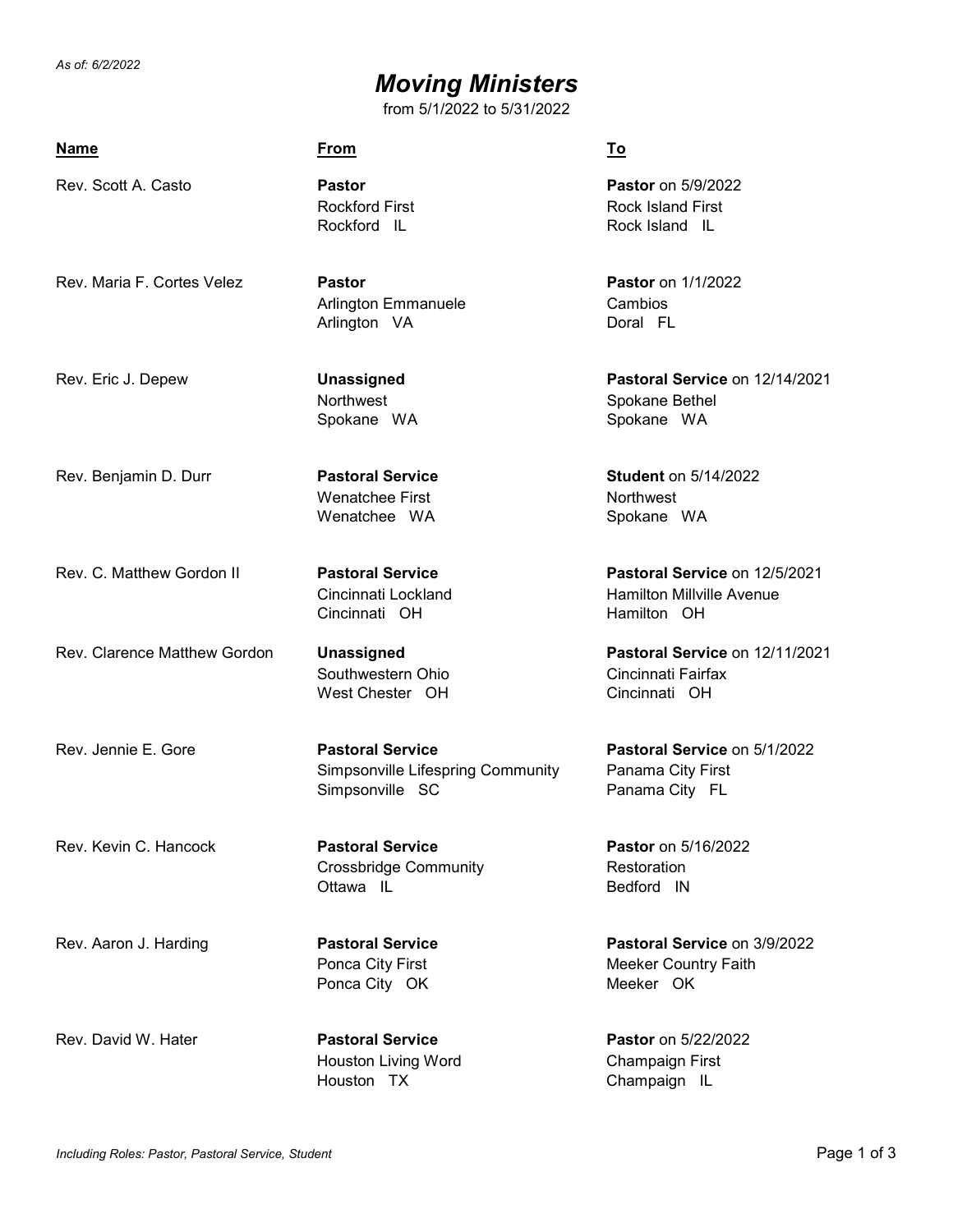*As of: 6/2/2022*

## *Moving Ministers*

from 5/1/2022 to 5/31/2022

| Name                         | <b>From</b>                                                                | <u>To</u>                                                               |
|------------------------------|----------------------------------------------------------------------------|-------------------------------------------------------------------------|
| Rev. Jacob W. Hawes          | <b>Pastor</b><br>Swanton<br>Swanton OH                                     | <b>Pastor</b> on 4/10/2022<br><b>Hope Community</b><br>Oregon OH        |
| Rev. Lauren G. Lain          | <b>Student</b><br>Southwestern Ohio<br>West Chester OH                     | Pastoral Service on 5/1/2022<br>Pataskala<br>Pataskala OH               |
| Rev. Dennis Lieske           | <b>Pastor</b>                                                              | Pastoral Service on 11/1/2021<br>Duxbury MA Saint Paul's<br>Duxbury MA  |
| Rev. Connie J. Lincecum      | <b>Unassigned</b><br><b>West Texas</b><br>Hurst TX                         | Pastoral Service on 4/21/2022<br>Fort Worth First<br>Crowley TX         |
| Rev. Melissa K. Mullenhour   | <b>Pastoral Service</b><br>Franklin Journey<br>Franklin OH                 | <b>Pastor</b> on 4/10/2022<br>Good Shepherd<br>Van Wert OH              |
| Rev. Jacob Ochoa             | <b>Unassigned</b><br>Northwest<br>Spokane WA                               | Pastoral Service on 4/8/2022<br>Yakima Trinity<br>Yakima WA             |
| Rev. David A. Perez Gonzalez | <b>Pastor</b><br>Arlington Emmanuele<br>Arlington VA                       | <b>Pastor</b> on 1/1/2022<br>Cambios<br>Doral FL                        |
| Rev. Charles J. Phillips     | <b>Pastoral Service</b><br>Newburgh New Life<br>Newburgh IN                | Pastoral Service on 7/1/2022<br><b>Bicknell</b><br>Bicknell IN          |
| Rev. Clare E. Pietra         | <b>Pastoral Service</b><br><b>Syracuse Christ Community</b><br>Syracuse NY | <b>Pastor</b> on 5/1/2022<br><b>Syracuse Community North</b><br>Clay NY |
| Rev. Mark A. Ramsey          | <b>Pastor</b><br><b>Cross-Way Community</b><br>Beech Grove IN              | <b>Pastor</b> on 4/1/2022<br><b>Henderson United</b><br>Henderson KY    |